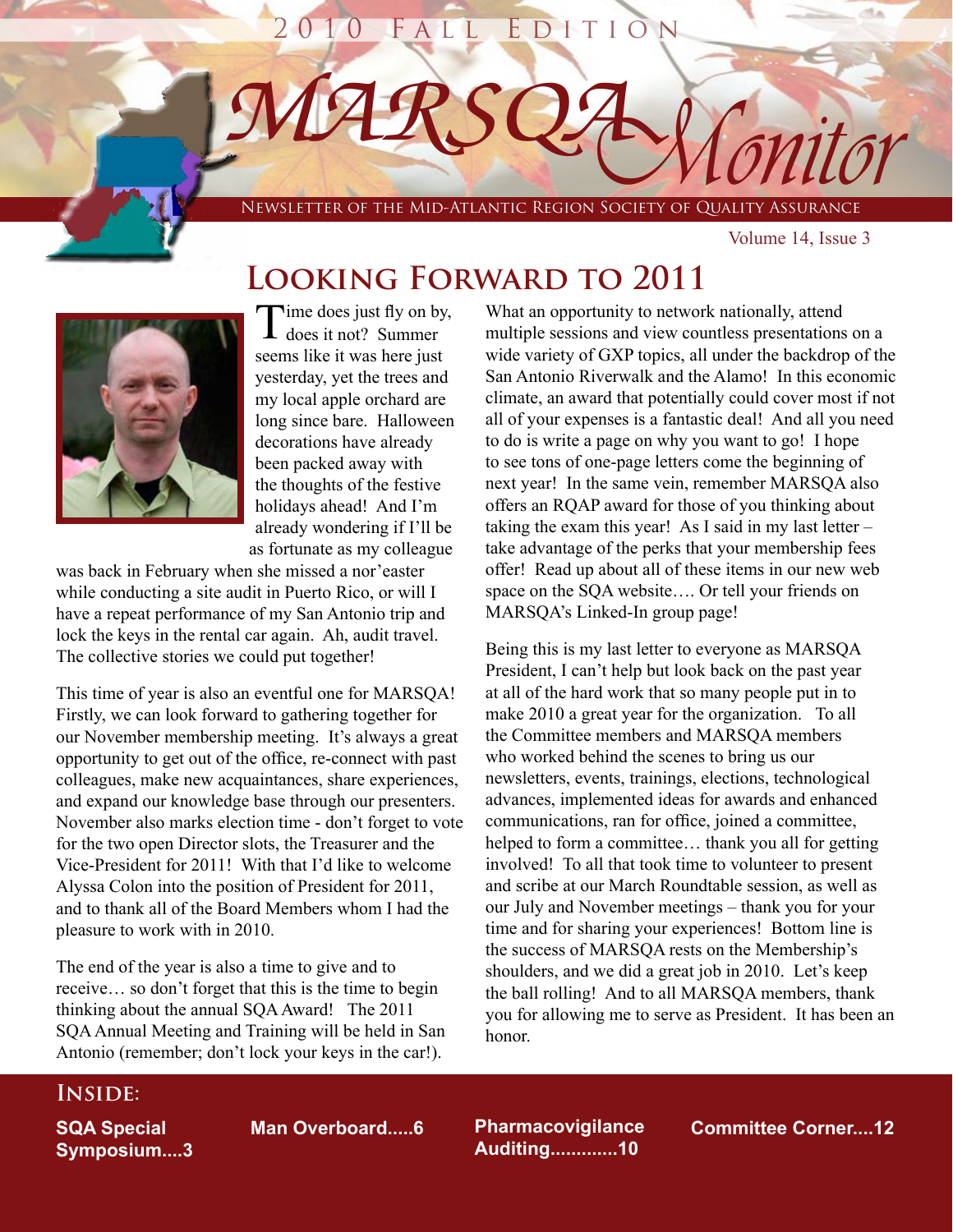## **HERE'S A CHANCE TO GET YOUR MESSAGE ACROSS**



MARSQA's Program Committee organizes three excellent and well attended membership meetings per year.

Would you like to be part of this effort? Are you interested in giving a presentation? Do you have an idea that would provide a theme or topic for an entire meeting? Would you like to volunteer to help organize and manage a meeting?

If the answer to any of these questions is yes, just e-mail Jane Pasquito, Program Committee Chair at jane.pasquito@spcorp.com

# MARSQA **MISSION STATEMENT**

- Continually strive to advance the research quality assurance professions by providing the resources, programs and training necessary for the professional development and recognition of its membership.
- Serve as a forum for the open discussion of the theoretical, practical and ethical applications of the quality assurance profession.
- Foster a partnership between the quality assurance profession and the regulatory agencies that results in the attainment of mutually beneficial compliance
- Support and advance the goals and mission of the Society of Quality Assurance.



154 Hansen Road, Suite 201 Charlottesville, VA 22911 Phone: (434) 297-4772 Fax: (434) 977-1856 www.marsqa.org

# **2010 MARSQA OFFICERS**

### **President**

Anthony Borisow aborisow@its.jnj.com

## **Vice President**

Alyssa Colon, RQAP-GLP alyssa.colon@roche.com

## **Past President**

Lynda Olsen lynda.olsen@spcorp.com

#### **Treasurer**

Michael Franks michael.franks@qaresources.net

### **SECRETARY**

Nancy Beck, RQAP-GLP nancy.beck@bms.com

### **Directors**

Raymond Borysewicz rborysew@its.jnj.com

Melissa Elliott, RQAP-GLP elliottm@princeton.huntingdon.com

> Ranee Henry ranee.henry@crl.com

Lynne Watkins, MS, PMP, RQAP-GLP lwatkins@its.jnj.com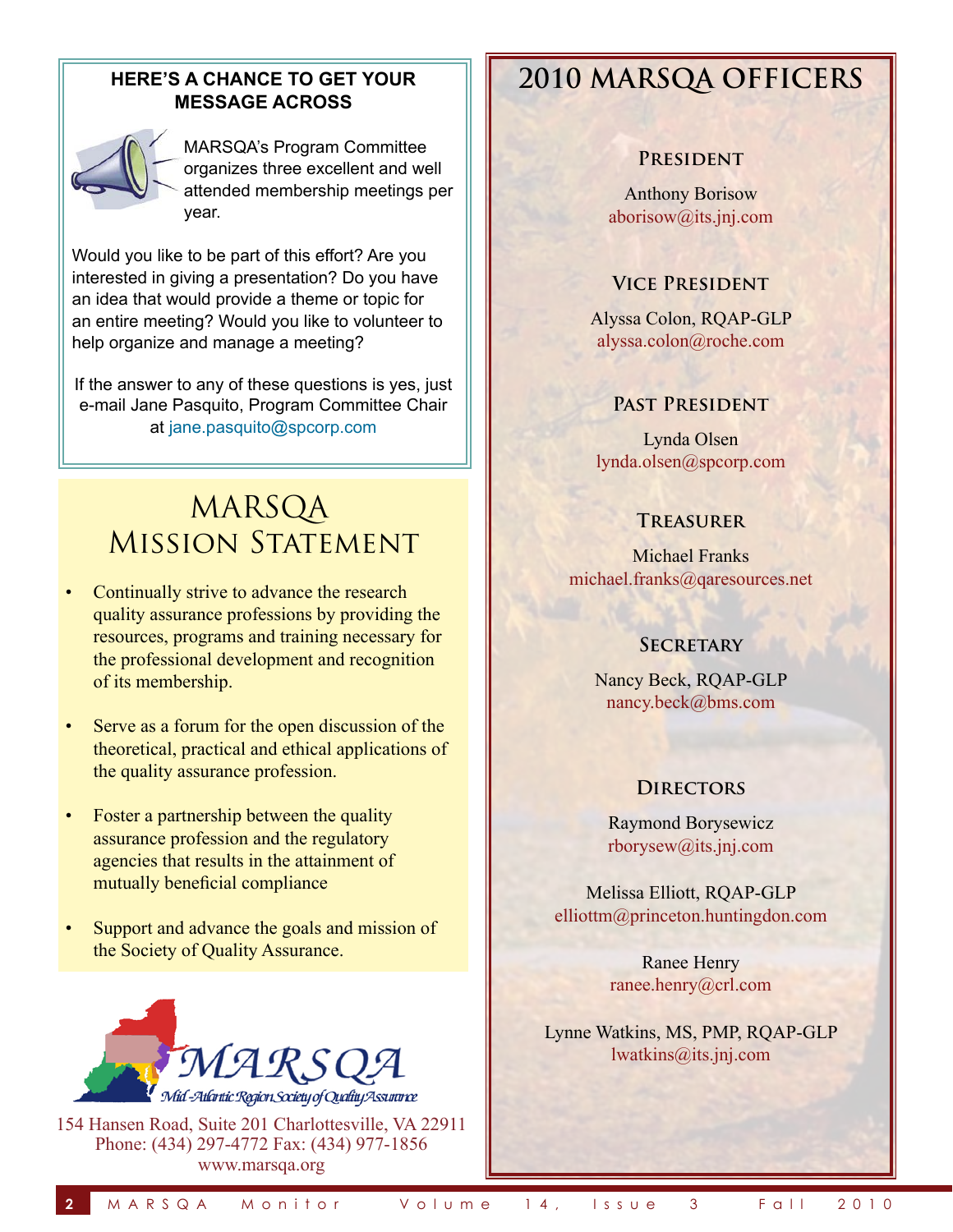### **Jane Goeke**

*MARSQA Newsletter Committee Chair*

SQA held a special symposium on October 11/12 in San Jose, California. The theme was "Achieving Consistency in GLP Inspections and Common Regulatory Interpretations".

The meeting was well attended (approximately 90 persons) with a mix of representatives from Pharma, Chemical, CRO and Regulatory entities.

The purpose of the symposium was to consider the manner in which varying sets of GLPs and varying interpretations of GLPs have impacted business. In addition to airing out concerns, the symposium provided regulators with the opportunity to discuss their rationale as well as ways to ameliorate conflicts.

## **Topics**

The various presentations were interspersed with panel discussions and extensive Q&A discussions. Three key areas were focused on: 1) Differences in GLP Requirements, Enforcement and Interpretations; 2) The challenge of using accreditation groups to conduct GLP monitoring; 3) OECD, EU, EPA and FDA views on achieving consistency on mutual visits, enforcement and data acceptance.

While many similarities were noted in various GLP models, the most significant areas of difference appear to be:

- Study director role
- Multisite studies
- Inspection types
- Level of detail
- Signature requirements
- Record retention

The differences in enforcement of GLP requirements was a somewhat more complex topic. The most troublesome areas of difference discussed were:

• Effects of enforcement differences on multinational companies. Some of the items noted include: observations not really related to regulations, observations more about business

issues than regulatory and observations based on science not compliance.

- Issues with documenting inspectional activities
- Issues with post inspectional activities
- Differences in enforcement approaches and consequences

The presentation on Inspectors' interpretations of GLP requirements from an industry perspective suggested reasons for the variety of interpretations and several ways this might be addressed. The presenter also suggested that these differences make it very difficult for multinational companies to do business including the ability to efficiently generate a global study report. Differences in interpretations of GLP requirements were noted to exist among countries, within countries (by state, by agency) and by investigator. Additionally, new monitoring authorities and new investigators seem to be a significant source of variance in regulatory interpretation. Some interpretations seem to arise as a response to a specific problem or situation as well as a shift in opinion within an agency over time. This situation could be improved by better training within agencies and better communication among agencies. An ICH Consensus document on GLP could also be helpful as well as interagency discussions and formal agreements..

Many countries are using accreditation bodies instead of government agencies to monitor GLP compliance. This has presented difficulties including the fact that some accreditation bodies do not understand GLP very well and often confuse it with ISO (especially ISO 17025). The ISO position is that GLP is a quality system concerned with organizational processes and does not concern itself with technical validity or laboratory competence.

The OECD/EU presentations focused on mutual joint visits and ways to achieve consistency among the European Monitoring authorities. A balanced presentation on the value of the Mutual Joint Visit Program in the EU pointed out both pros and cons including: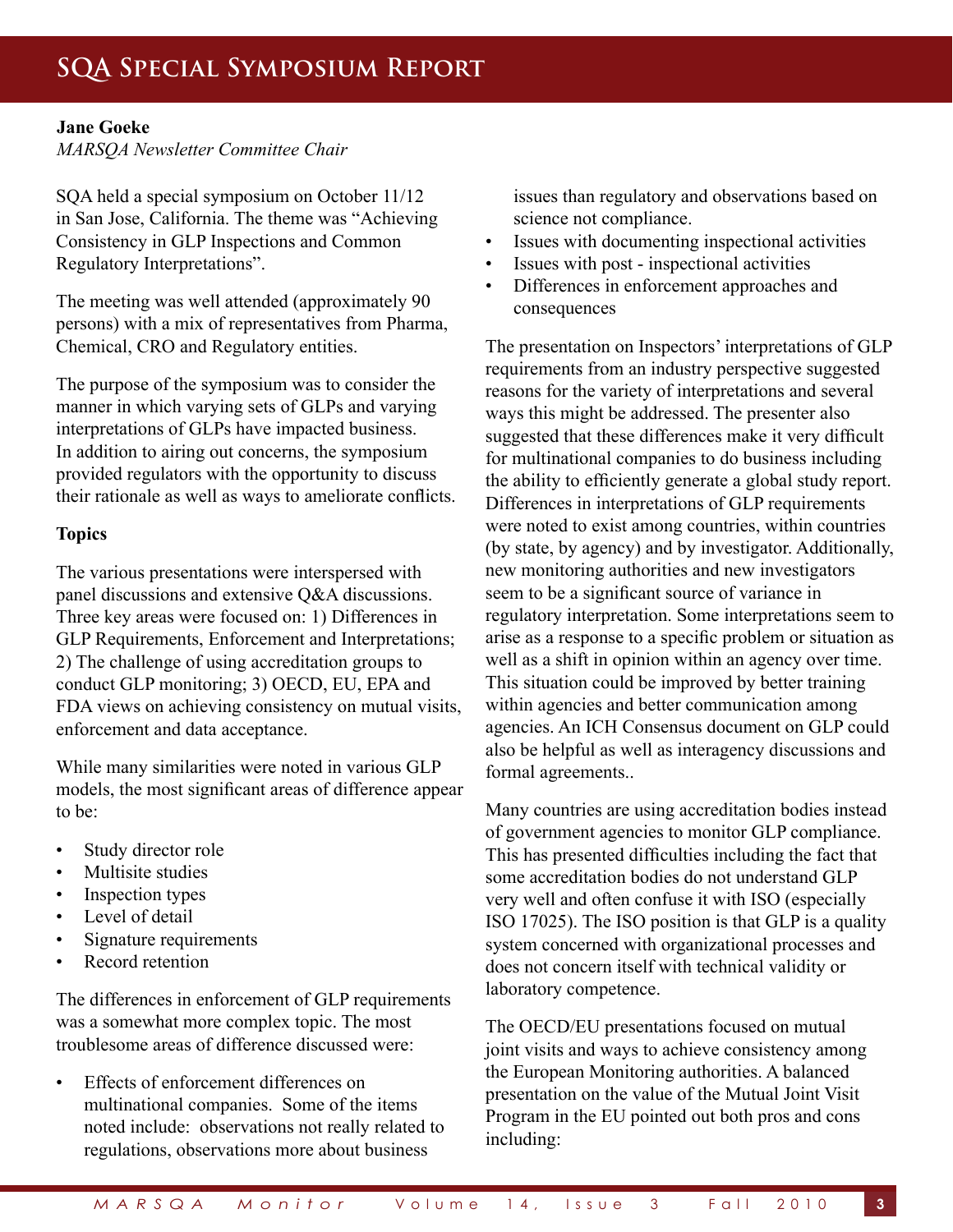Pros:

- informative and educational
- some new monitoring authorities were discovered
- improved personal relationships among regulators
- advantageous to the less experienced monitoring authorities

Cons:

- violation of Mutual Joint Visit procedures during visits
- expense
- poor interactions between monitoring and regulatory authorities in many countries

The presentation on EU efforts to achieve greater consistency among European Monitoring Authorities indicated that the European Commission's GLP Working Group would be putting greater effort into harmonizing GLP interpretations. Interpretations and requirements for the following areas seemed most in need of alignment:

- multiple monitoring authorities within a country
- multiple enforcement/assessment bodies government, accreditation and a mixture of both
- growing gap between modern IT use versus its use in a GLP environment
- test facility versus test site QAU responsibilities
- different archiving times and conflict between regulatory and commercial law
- no harmonization on certifying test facilities in non-GLP countries
- confusion about application of GLP to new research fields

There were two agency presentation, one from EPA (Frances Liem) and one from FDA (CT Viswanathan) which considered how changes in GLP are affecting enforcement and mutual acceptance of data. Ms. Liem's presentation focused on enforcing EPA GLPs in the US and other countries. The FDA presentation included very specific views on two topics:

## *a) Reporting Studies*

1. All contributing scientist reports are to be completed and signed prior to being used by the study director to compile the final report. This applies to both internal and external contributing scientists (single and multisite studies).

- 2. Draft reports should not be sent to sponsors for comment until all contributing scientist reports are signed.
- 3. When draft reports are sent to Sponsors for comment, FDA expects the draft report and all correspondence from the Sponsor to be archived (note: EPA has always required this under section 160.90 " Correspondence and other documents relating to interpretation and evaluation of data, other than those documents contained in the final report, shall also be retained").
- 4. Pathology Peer review should only be done using signed pathology reports. As per the pathologist exemption, only the slides and signed final report constitute the raw data. Therefore, without a signed report, there is no raw data or report.
- 5. Reports must be written for all studies even those terminated or if a compound is discontinued. The concern is that many of these compounds resurface at a later date. Based upon the status of the closed study (almost complete, test article already in humans), latitude is allowed in the length and complexity of the report.

**Note:** These requirements appear to be driven by FDA's concern for "undue influence" being exerted upon study directors especially by Sponsors. This was seconded by several meeting attendees who have seen evidence of "undue influence". Some Sponsors complained that CROs are writing reports with almost no interpretations to avoid this.

## *b) Mutual Acceptance of Data*

FDA has concerns regarding the OECD Mutual Site Visit Program as well as various national certification and accreditation programs. FDA feels that OECD programs are based too much on process and not enough on data quality. To support this, detail was provided about 3 recent FDA inspections conducted abroad. The labs were accredited by recently established monitoring authorities as well as by more mature authorities.

## **Case 1**

- organs missing so unable to conduct proper histology
- study director not qualified to conduct inhalation studies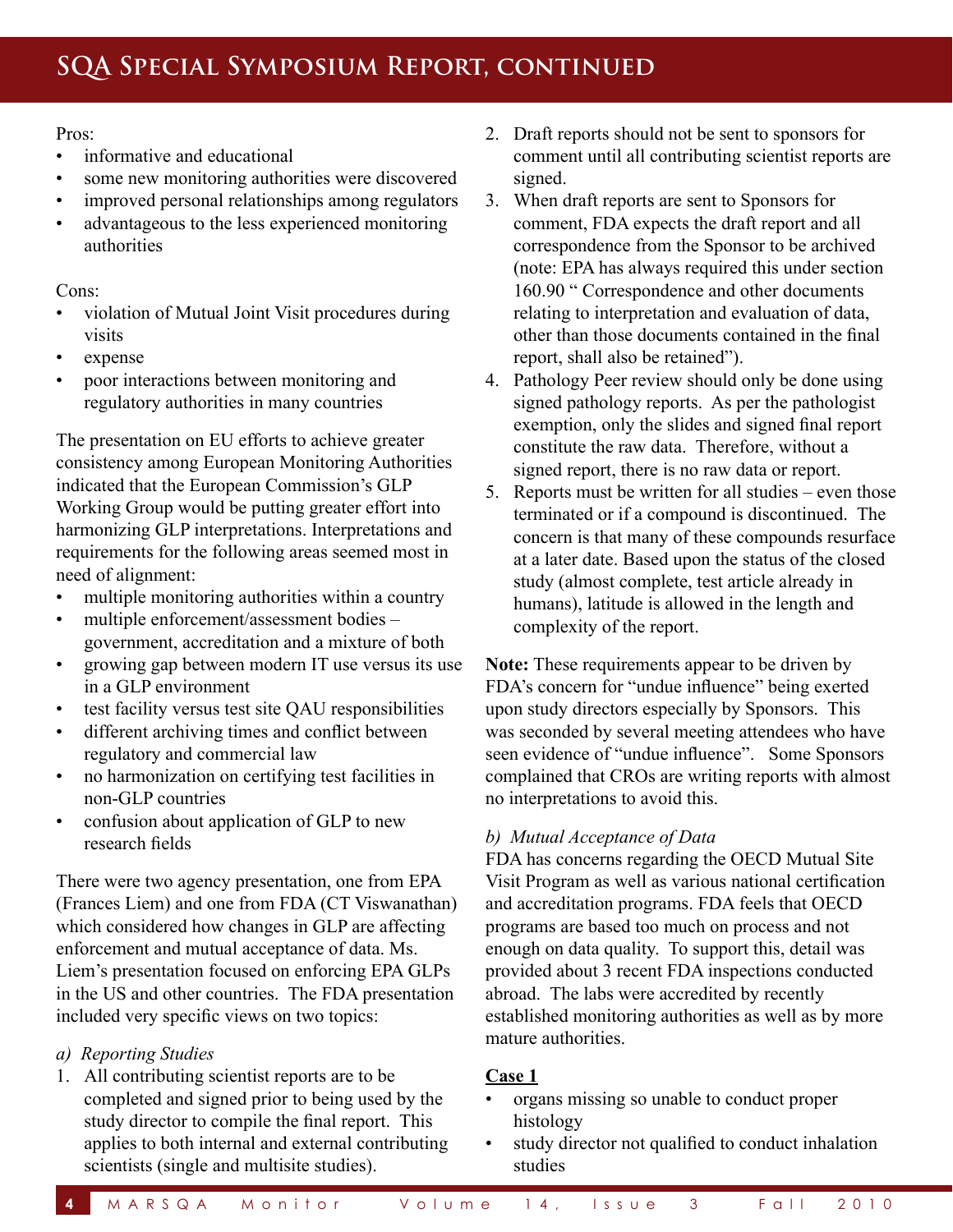# **SQA Special Symposium Report, Continued**

- study director knows nothing about in life facility and histology contractor (not involved in decision to use)
- no SOP to evaluate target organs
- pathology report signed by pathologist's manager who was not a pathologist
- QAU inadequate did not note any of the above problems

## **Case 2**

- two juvenile studies to evaluate brain exposure
- one study done in US/one study outside
- higher exposure to TA noted in US study
- sponsor accepts study done outside US
- for study conducted outside US, no validated method to evaluate exposure
- unacceptable quality control

## **Case 3**

- spontaneous malformations in control and treated group underreported (do not match historical data)
- no explanation for lower than expected rate of malformations
- staff not trained
- affected about 100 studies

FDA does support cooperative inspections. But, there are concerns:

- not all monitoring authorities are equal and GLP principles are not effectively enforced
- compliance certificates do not guarantee GLP compliance or good science
- there is limited value to the OECD "Annual Report of Establishments"
- OECD needs to evaluate its business model
- the utility of doing joint on site evaluations every 10 years is questionable
- TK data are not looked at carefully by many monitoring authorities

### **Canada**

A presentation on the new Canadian GLP program was given as part of the program. The two presenters were Dr. Leo Bouthillier who represented Health Canada and Rassoulou Diallo, Senior Program Officer at the Standards Council of Canada (SCC).

Canada is a long term signatory to the overall OECD program (1989). However, Canada is just getting around to establishing/implementing a monitoring authority for pharmaceuticals, biopharmaceuticals and radiopharmaceuticals. Future programs will cover veterinary drugs, food additives, animal food additives and cosmetic products. Canada already has a GLP monitoring program (using the SCC) for pesticides and industrial chemicals (2006).

GLP inspectors are from SCC and not Health Canada (a different model from the US). SCC currently also monitors standards in health, safety, worker and public welfare for the Canadian government. SCC represents Canada at ISO and has various accreditation programs.

GLP inspections in Canada will be pre announced and will occur approximately every 2 years. Fees will be assessed. Each inspection will involve 2-6 inspectors and is expected to last about one week. Inspectees are given the opportunity to object to the choice of inspectors (conflict of interest, etc.)

A Q&A information document will be developed for stakeholders.

Currently, non-GLP data are accepted in Canada. However, as the monitoring authority becomes fully functional, non-GLP data for required studies will be automatically rejected.

Efficacy data from non-clinical studies must be to GLP when the data can't be obtained from humans.

Human Bioequivalence studies may be conducted to GLP. If not, all studies must include an agreement letter between the Sponsor and the CRO to assure certain standards are met (GLP like, GCP, etc.).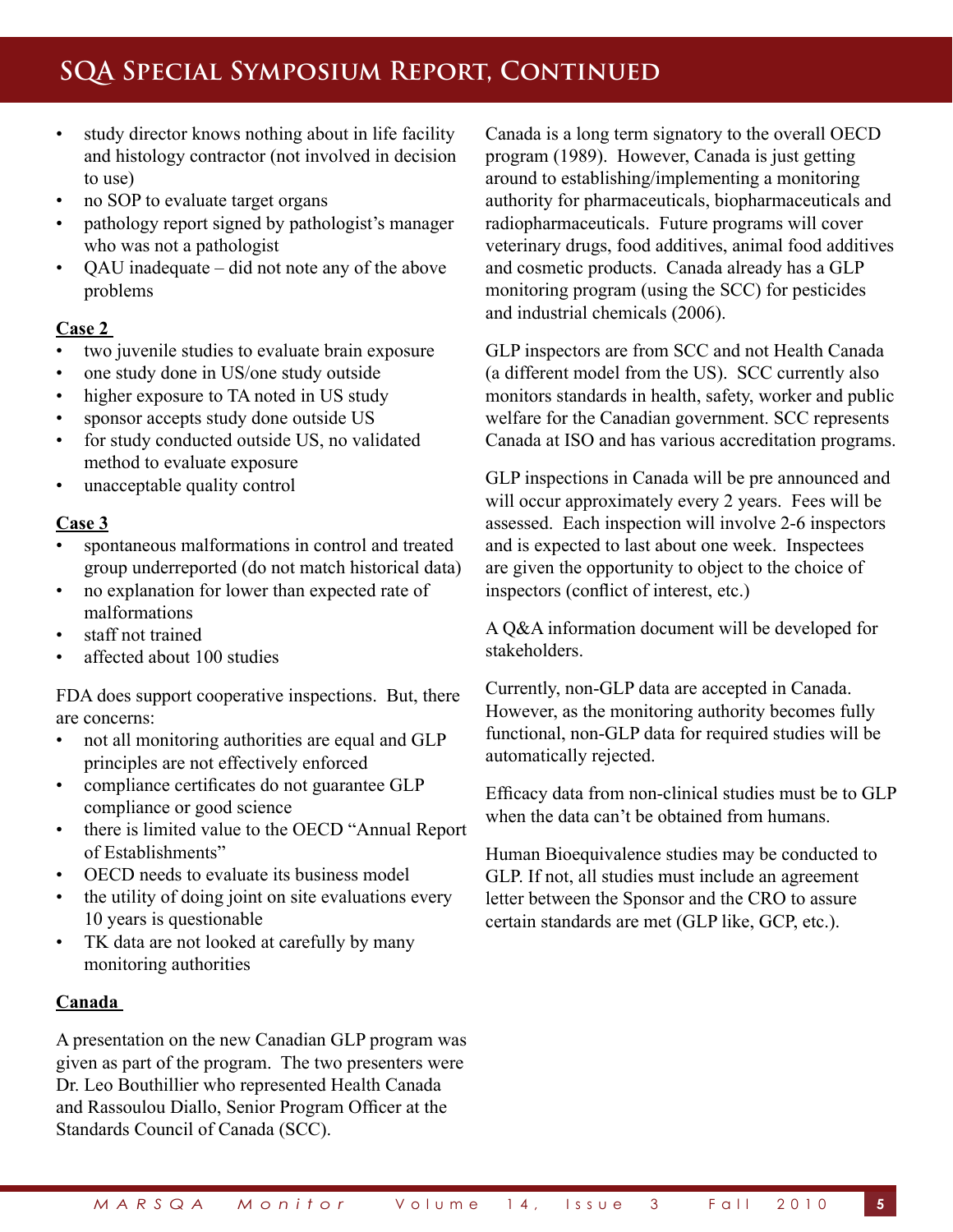## **Man Overboard**

#### **Ana Maria Rodriguez-Rojas** *MARSQA Member*

*The challenges Pharma professionals currently are experiencing while working or looking for work in this economy are the focus of this article. Specifically, close attention is placed on the human factor within this tough economic climate. On a future issue, quality systems and new Pharma business model are tied into this equation.*

The challenges of working in this economy have touched everybody directly or indirectly at some point since the rumblings of Biopharma layoffs became apparent in 2007. Back then, the pressure increased dramatically to fill pipelines through true innovation and better early stage selection while drastically reducing costs. Pharmaceutical business practices adopted stringent means including downsizing in order to raise operational excellence while staying viable as a business during the global economic downturn. While Pharma profits have minimally been affected during the current crisis compared to other sectors of the economy, the industry continues to restructure in preparation for the so-called "patent cliff" when blockbuster drugs lose their protection. Similar to other industries, downsizing is one of the main tools in restructuring Big Pharma.

Whether one calls it restructuring, reorganization, downsizing or layoffs, they are just similar tools used to enhance a company's bottom line and shareholder value but also to prepare for the changed business models. A layoff is a reactive tactical action widely utilized globally across many different industries aiming in reducing staff numbers with the purpose to lower organizational costs and adapt to changing market demands. Companies resort to downsizing with the expectation to achieve some economic benefit. In other cases it's done as a 'cloning response' as firms copy their rivals. Companies that define workers based on how much they cost miss considering the value they create to the organization; such companies are more prone to layoffs. The global economic crisis has placed a significant sector of the labor force into unemployment and deep economic

problems. Three years later, the unemployed, the currently employed and organizations are still waiting for better newspaper headlines.

A great deal of action and decision making takes place in the US Northeast where many drug makers have global or US headquarters. Tough cutback decisions have been part of a wide industry trend to keep the Pharma's boat afloat as its strategy, some may say, included throwing people overboard. While it is not a pleasant task, keeping the tally accurate and current has become something of a sport for some watching employee headcount go down these past few years. The following table shows some of the figures released on November 3rd, 2010 from the out placement consultancy company Challenger, Gray and Christmas, Inc. Pharma continues to be in second place right after the government in the total number of layoffs of 2010 in the U.S. with 45,263 positions so far this year. These figures do not count voluntary retirement, voluntary layoff in Pharma and undisclosed layoff from small Biotechs.

The 2010 situation is not at the 2009 level but this is still bad news, sign that the dust has not yet settled. And for many still out of work nothing looks different and it's still tough times. Right now the job market is flooded with skilled and experienced pharmaceutical professionals who are eagerly searching for job openings but can't find them. And so, conversations continue in families, between managers and direct reports, among colleagues and friends about restructuring, digging in, layoffs, restraint, reduced income, not taking chances, redundancy, health

## **TOP FIVE INDUSTRIES Year To Date**

|                             | 2010    | 2009    |
|-----------------------------|---------|---------|
| Government/Non-Profit       | 128,218 | 160,434 |
| Pharmaceutical              | 45,263  | 58,696  |
| Retail                      | 33.169  | 97,065  |
| <b>Health Care/Products</b> | 25,411  | 105,027 |
| Transportation              | 24.004  | 68,768  |

Copyright 2010 Challenger, Gray & Christmas, Inc.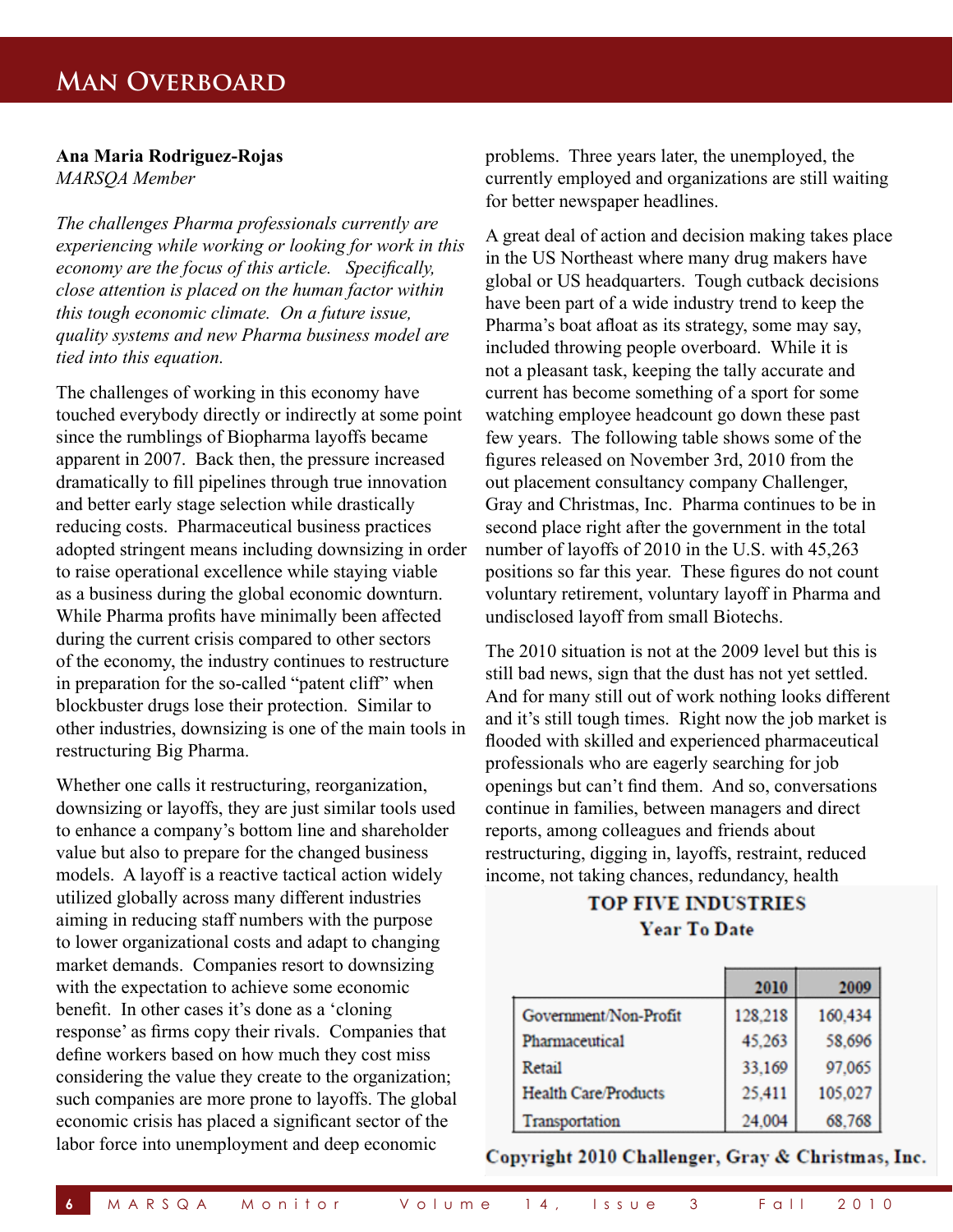coverage, anxiety, fear, job insecurity, survivor's work effort and being understaffed and overworked. Suddenly, frugality and prudence are the new chic words in Pharma and at home.

Beyond the statistics of jobs vanished are the day to day painful chronicles of downsizees facing their new hard reality with financial, health and personal consequences like: calculating finances, organizing files, updating résumés, cover letters, business cards and address books, putting life in order, networking, job hunting, recruiters, interviews, soul-searching, converting a 401(k) into an IRA, reducing personal debt or expanding healthcare coverage. Even though downsizees feel so overwhelmed once the axe has fallen, they know they need to snap out of their pink-slip blues and must think selfishly in order to survive and thrive. Still, the grieving period is normal, natural and must be dealt with appropriately to heal and let go. Avoiding it can subconsciously sabotage future handshakes, interviews or new job opportunities. Too bad there is no transdermal patch for this. Establishing structure with set schedules despite a lack of employment can help to reduce the uncertainty of unemployment. A balance between looking for work, networking, continued learning, adequate sleep, healthy eating and fun activities/ exercise often works for many people. Others may start a journal to help with dealing with the drama and the trauma of the job search process. Early on it is important to learn to compartmentalize so job hunting does not absorb every single waking hour or thought of the day. Joining professional support groups or associations, seeking a life coach or career counselor, or participating in an outplacement service program is often a common path taken when looking for solutions, new strategies and support at the beginning of this new life journey. This may be particularly important as many of the lost jobs may not simply return when times get better. And with thousands of skilled, experienced workers available in the North East alone, employers are very selective in hiring exactly the talent they need.

Many unemployed people spend evenings surfing the net in job boards, doing research, applying for jobs or establishing an online presence. The internet facilitates but does not solve anybody's job search problems. During the day people may step out from the house to have informational meetings at coffee houses, join organizations or volunteer locally to best offer and convey their experience and skills and increase exposure. Whether the markets are up or down, word of mouth and somebody else's recommendation are still the best ways to put any candidate in the front and center, layoffs or not. So: network, network, network as it increases those connections and visibility in the field. And yes, you might end up batting for the other side recommending better fits for jobs for which you have a limited chance. In the long run, this establishes valuable connections for a job which you might be the best fit. The popular site LinkedIn helps professionals stay connected or start new connections for free. Unfortunately, most of the time and energy is not spent in personally nurturing those connections, a productive crucial step of any professional working life.

Contrary to the belief of some people who never experienced long-term job loss, being out of work is no picnic, and downsizees worry in addition to the job search about their new reality and the future. Some get by, cutting back on costs including healthcare, food and many other necessities. Older employees with 20 or 30 years of experience are especially affected. They are among the first to be laid off because their salaries typically are higher than recent college graduates. At the same time, they may not be hired for jobs requiring less experience as being "overqualified". On the other hand, they get labeled "underqualified" when retraining in a new specialty. Early retirement packages might catch those close enough to the retirement age but still, many recently unemployed are well experienced without being close to retirement. The situation is particularly distressing for this group and can have significant health consequences. Many find themselves in a hard situation where they cannot retire yet while lacking the time to start a new endeavor all over again. Some become consultants, entrepreneurs, mentors, or go back to school. While it is easier for young workers to retrain and work up the ladder, it does not make sense when only a few years are left before retirement.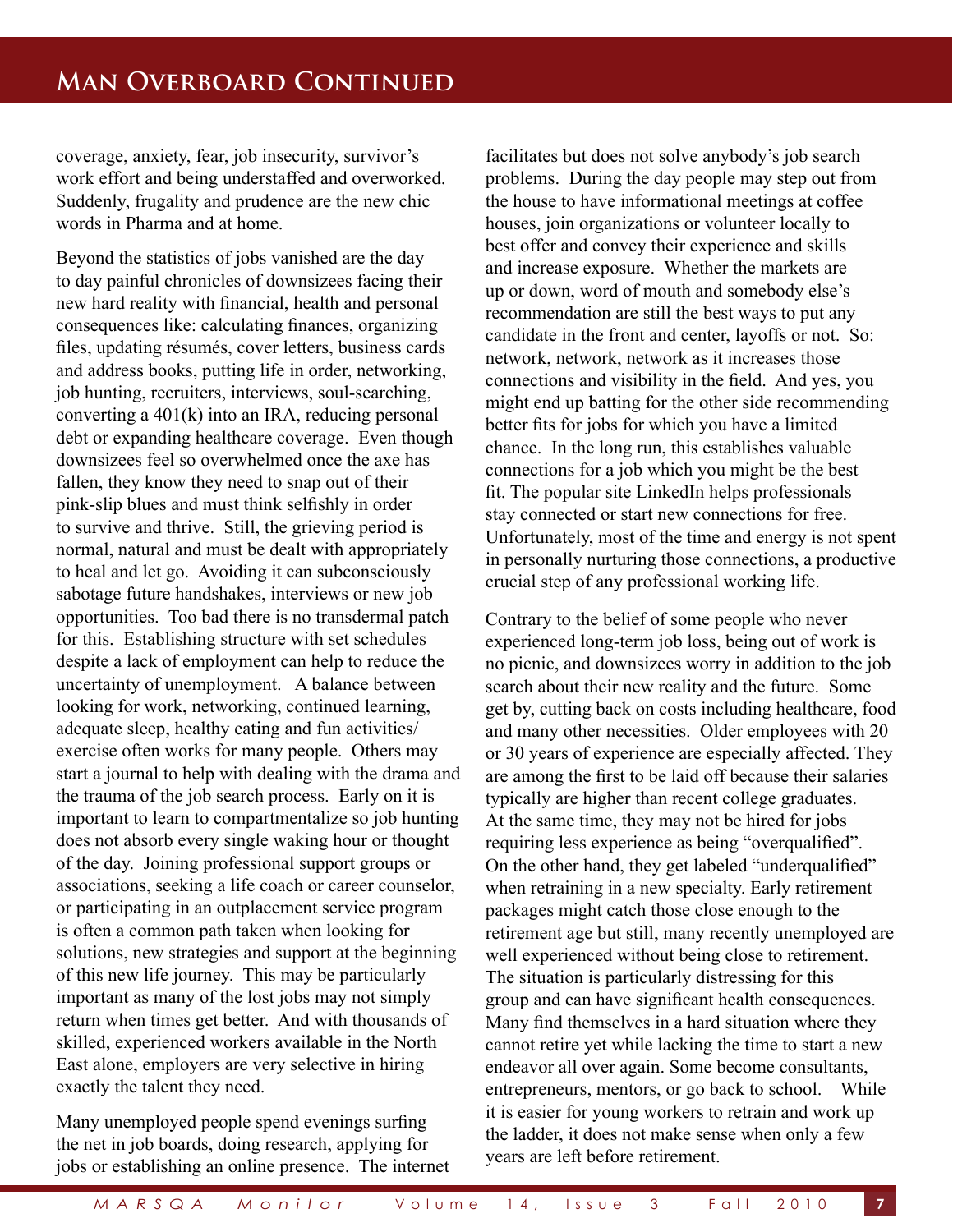## **Man Overboard Continued**

Downsizing came as an utter surprise to many loyal employees who did not prepare for the possibility of unemployment. These followed the old conventional wisdom that getting the right degree, experience and working hard will automatically translate into a promotion, dream job or lifetime job security, which is not true anymore. The new truth appears to be that nobody is indispensable and no job is safe. Others with a greater sense of awareness saw the writing on the wall prior to layoffs, made plans and prepared for the job campaign to come. Wall graffiti included signs of business slow down, disappearing raises, reviews got tougher, promotions were put on hold, some senior management found other jobs, key employees weren't replaced, positions went unfilled, more projects got cancelled, job duties merged and money got tighter.

Meanwhile, it is hard to land a new job in this climate when a company takes longer to fill a position, ships jobs oversees or postpones plans to create new jobs. Pharma job cuts spiked in September with 6,069 followed by 1,929 in October based on the Challenger, Gray and Christmas report. This drop in October job cuts and the announcement of hiring plans (300 jobs) for the month of October might be a healthy sign that a slow improving recovery is at hand and Pharma employers seem confident to start hiring once again. How fast or robust will the recovery be to our industry? It is too early to tell and there is not an easy solution for everybody's needs. Focusing on being recession proof is crucial now more than ever. CEO John Challenger advises on "the parts of the search processes the candidate can control and to maintain discipline over variables that fall under its control: (1) who you see; (2) how often you see people and; (3) what you say when you are in front of them."

Today, no job is permanent therefore the worker/ job seeker should consider seeing himself as an independent consultant or a free agent, always ready to take on the next assignment. It is a totally different (and healthier) mindset when the worker/job seeker sees himself as the architect of their own life, as the creator of their own future. That means sharpen skills and knowledge and have a marketing plan ready to go. Knowledge and a good positive attitude are very good weapons to fight the unemployment war with.



Staying well connected outside the current or previous company through association meetings or networking events is the key, as well as ensuring a diverse skill set and keeping education current. Confirm that others outside your company know that you are an expert: publish articles, write for journals, present at conferences, volunteer for professional associations, etc. So, if and when the axe falls your way, execute that marketing plan. Regardless of where you are in the layoff cycle, remember that you will survive, you will move on and you will find something new if you are disciplined, prepared and nurture your network.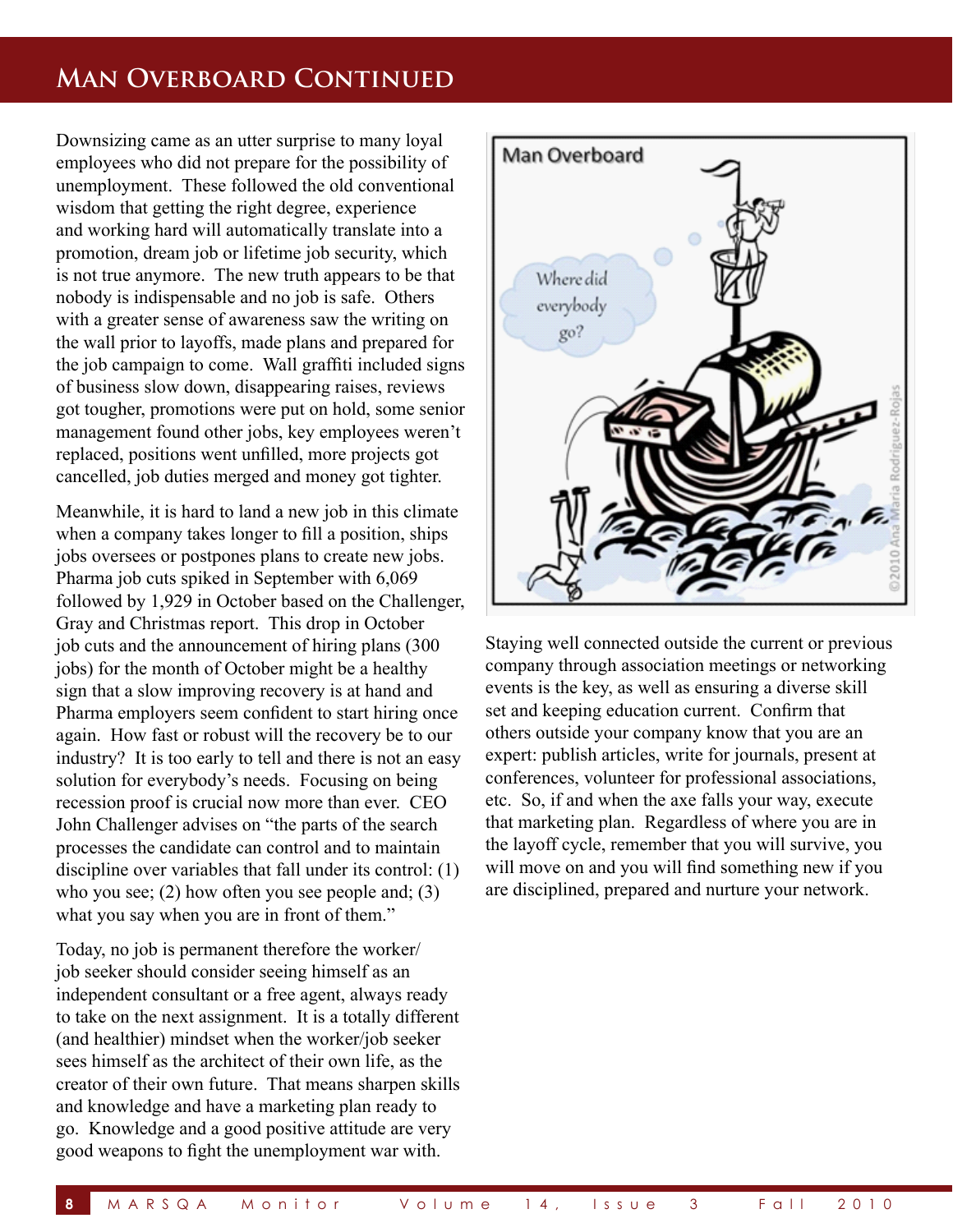## **Man Overboard Continued**

References:

- 1. "October 2010 Job Cut Report: Are companies continuing to announce few cuts going into the fourth quarter?" Challenger, Gray & Christmas, Inc. Date Accessed: November 5, 2010. http://www. challengergray.com/press/PressRelease.aspx?PressUid=149
- 2. "The Layoff Kings: The 25 Companies Responsible for 700,000 Lost Jobs." Daily Finance. Date Accessed: October 28, 2010. http://www.dailyfinance.com/story/the-layoff-kings-the-25-companiesresponsible-for-700-000-lost/19588515/
- 3. "Pfizer looking to lease out former Wyeth labs in Collegeville." Philadelphia Business Journal. Date Accessed: October 29, 2010. http://www.bizjournals.com/philadelphia/blogs/real\_estate/2010/10/pfizerlooking-to-lease-out-former.html
- 4. "Engagement, Well-Being, and the Downturn." Quality Digest. Date Accessed: October 27, 2010. http:// www.qualitydigest.com/inside/quality-insider-article/engagement-wellbeing-and-downturn.html
- 5. "2010: A Year of Big Layoffs for Big Pharma." Pharmaceutical Executive. Date Accessed: October 28, 2010. http://blog.pharmexec.com/2010/10/19/2010-a-year-of-big-layoffs-for-big-pharma/

Further reading:

- "The Decline: The Geography of a Recession." LaToya Egwuekw. Date Accessed: October 27, 2010. http://latoyaegwuekwe.wordpress.com/2010/10/07/the-decline-the-geography-of-a-recession/
- "Laughing in the Face of Layoffs." StressDoc. Date Accessed: November 6, 2010. http://www.stressdoc. com/laughing.htm
- "Strategies for Reorganizing or Downsizing: The Stress Doc's Top Tips for Tip-Top Management." Stress Doc. Date Accessed: November 6, 2010. http://www.stressdoc.com/cutting2.htm
- "12 Essential Strategies for Job Hunting in a Digital Age." Make the Days Count Blog. Date Accessed: November 2, 2010. http://makethedayscount.com/2009/07/10/12-essential-strategies-for-job-hunting-in-adigital-age/
- "Are You Told You're 'Overqualified'?" Make the Days Count Blog. Date Accessed: November 2, 2010. http://makethedayscount.com/2009/07/27/are-you-told-you%E2%80%99re-%E2%80%98overqualified %E2%80%99/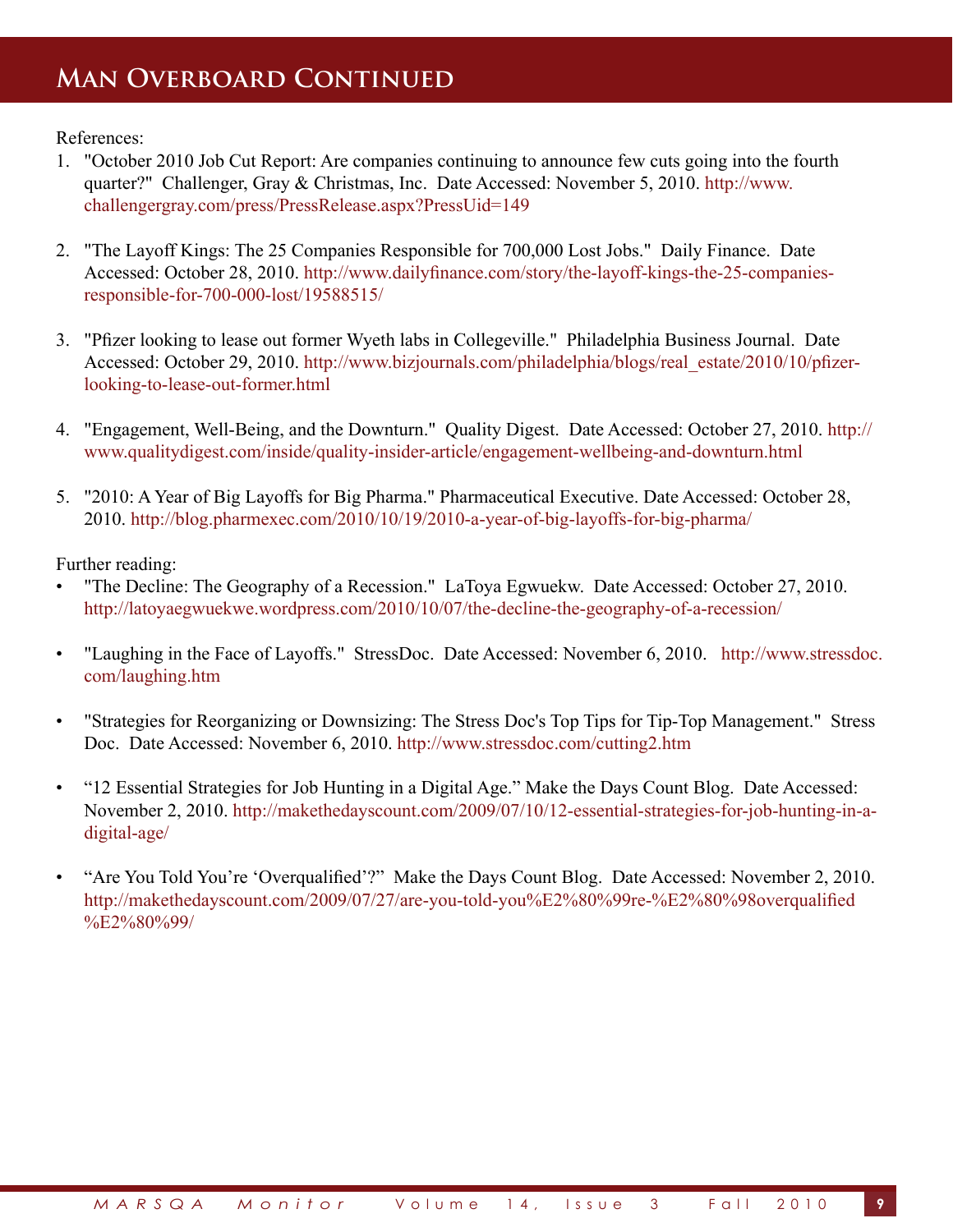## Pharmacovigilance Auditing

## **Ray Borysewicz**

*MARSQA Director*

The majority of my QA career has been in the GLP environment with some added computer validation and GCP work. While working in the GLPs a new opportunity presented itself, a position as phamacovigilance auditor. I found this very interesting although I was not really aware of what Pharmacovigilance (PV) entailed. All I knew was that it was associated with product safety. So, since I had been in the GLPs for years, I thought I would pursue a novel area. I did my research regarding the PV world prior to my interview and PV was increasingly gathering my interest. I decided to accept the PV auditing position and have not looked back.

Although Pharmacovigilance (PV) may seem to be a vague or nondescript word to most MARSQA members, it is a very important field in today's regulated environment. The Pharmaceutical Industry has seen a decisive upswing in the amount of health authority PV inspections throughout the world due to its obvious importance to patient safety and also due to the number of media articles being reported and as drug recalls increase. PV, in short, has everything to do with product safety. One definition of Pharmacovigilance (and there are many) "is the science and activities relating to the detection, assessment, understanding and prevention of adverse effects or any other drug related problems" (World Health Organization 2002). PV auditing encompasses all aspects of drug safety, beginning with preclinical safety information all the way through the post marketing life of the product (and at times, years after the last mg has been sold). The initial global PV awareness and program initiation started back in late 1960s to help prevent the Thalidomide atrocities.

PV encompasses adverse events from safety case and periodic aggregate reports, safety signal detection, signal evaluation, risk assessment, and risk management from pre and post marketing development of pharmaceutical products. Adverse events can originate from many arenas including the consumer, health care professionals, literature, sales, clinical trials, marketing, the web and direct from employees. An adverse event is any undesirable experience associated with the use of a medical product in a patient. An adverse event can be categorized as non-serious or a serious adverse event (SAE). The FDA describes an SAE as a patient outcome including one of the following: 1) Death -the patient's death is suspected as being a direct outcome of the adverse event, 2) Life-Threatening- if the patient was at substantial risk of dying at the time of the adverse event or it is suspected that the use or continued use of the product would result in the patient's death. 3) Hospitalization (initial or prolonged)- if admission to the hospital or prolongation of a hospital stay results because of the adverse event, 4) Disability-if the adverse event resulted in a significant, persistent, or permanent change, impairment, damage or disruption in the patient's body function/structure, physical activities or quality of life, 5) Congenital Anomaly- if there are suspicions that exposure to a medical product prior to conception or during pregnancy resulted in an adverse outcome in the child, or 6)- requires Intervention to Prevent Permanent Impairment or Damage. The timelines for reporting are very stringent and reporting requirements very well defined for serious adverse events.

PV consists of both a complex and diverse set of rules and timelines. As mentioned, reporting requirement timelines for both serious and non-serious adverse events differ among health authorities and also take into account whether the product is a Pharma, OTC, device or cosmetic product. Regulations differ in each country. The product could be regarded as a cosmetic in one country and a device or pharmaceutical in another or any combination thereof. It is an ever increasing challenge when auditing PV around the globe.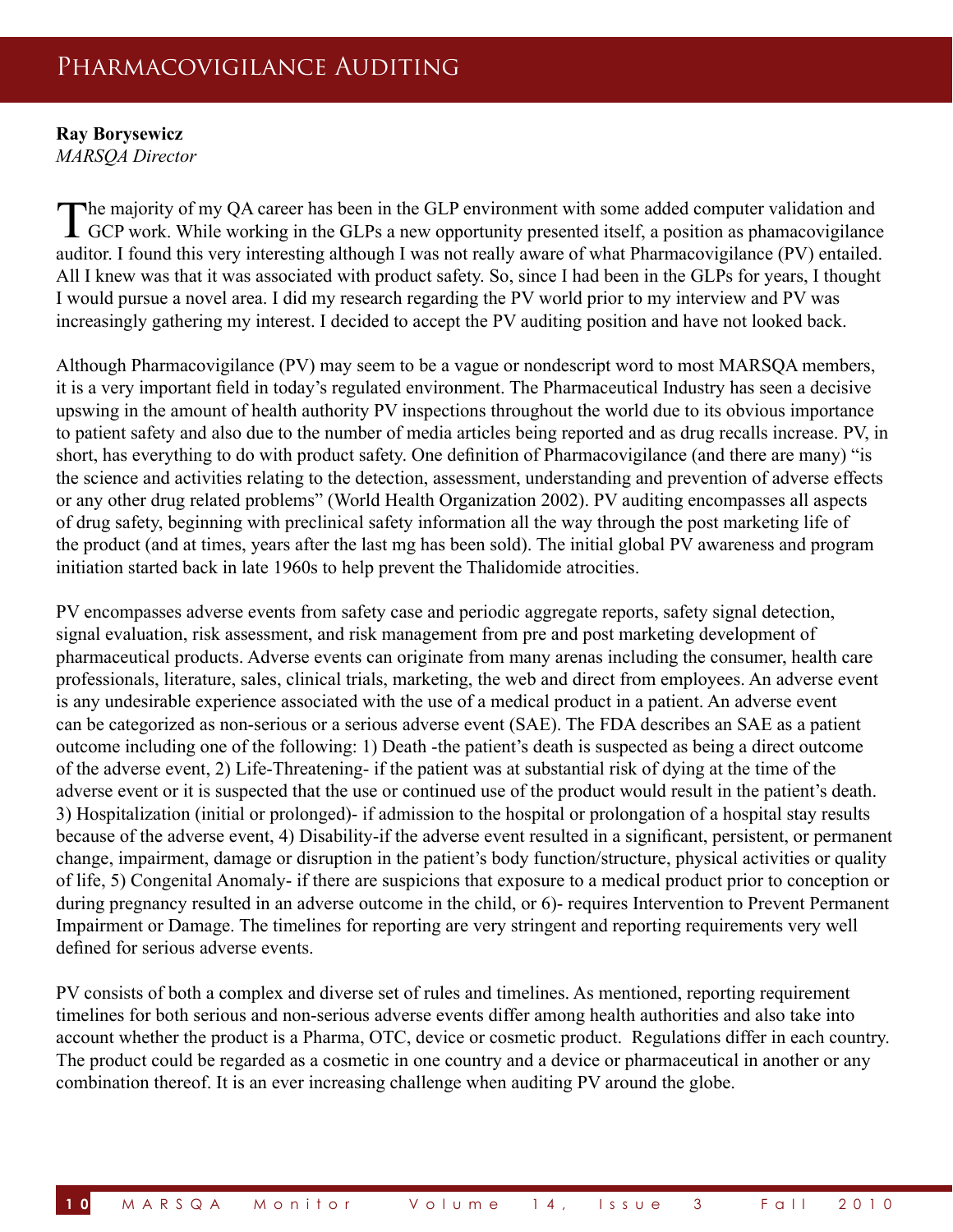A good pharmacovigilance system must have exceptional practices with well defined processes. These well designed processes need to effectively detect potentially important information regarding adverse events and any one step in the process cannot stand alone. You can breakdown each step in the process and audit each as part of a PV system audit, but the entire process must also be measured with the final result being the reporting and assessing of safety information and safety signal detection. The ultimate goal is patient/consumer safety. A sampling of the effectiveness of a functional PV system could be viewed when conducting country office audits. Here you will look at the process of how/when/where AEs have been received and following the processes/steps to health authority submission and identifying safety concerns. Areas that an auditor would review in a country office audit would entail but not limited to: Local Drug Safety Unit, Clinical Research, Medical Affairs, Medical information/Customer Services, Product Quality Complaints, Regulatory, QA, Sales and Marketing, Contracts/ Agreements and Customer Call Centres to name a few.

A typical Pharmacovigilance Quality Assurance (PVQA) auditing group would also include auditing Safety Systems and Processes, Central Drug Safety Groups, Clinical Trial AE Reporting and Marketing/Business Partners. PVQA is also involved in the usual QA activities, supporting Regulatory Authority Inspections, mock Inspections, consultation and review of documents, etc. Some of the basic objectives for a Pharmacovigilance Quality Assurance Audit Department include:

- To ensure that processes for the collection, evaluation and dissemination/handling of adverse events meet international/local and sponsor(s) requirements
- To ensure that the PV obligations and Marketing Authorisation Holder (MAH) responsibilities are being met
- To ensure that personnel are appropriately trained and qualified to perform PV specific job functions
- To assess delegation and oversight of any third party PV contractual obligations
- To assess that the responsibilities of the Qualified Person (QP) for PV and the deputy QP are being performed in accordance with European and Global regulatory requirements and expectations.

What do PV Audits Involve? The basics are to see whether system/process/trial has been conducted to company SOPs, international regulatory and local guidelines; to review procedures, talk/interview people, review supporting documentation pre/during and post audit and to review procedures. It is the basis for any auditing program.

PV audits and PVQA Departments are quite divergent in the types and location of audits. It is an ever changing environment with new regulations being developed in countries worldwide. Our first goal in PV is patient/ consumer safety! This is first and foremost! PV is a challenging arena to be an auditor, but I suggest it a great area for anyone who is up for a challenge!